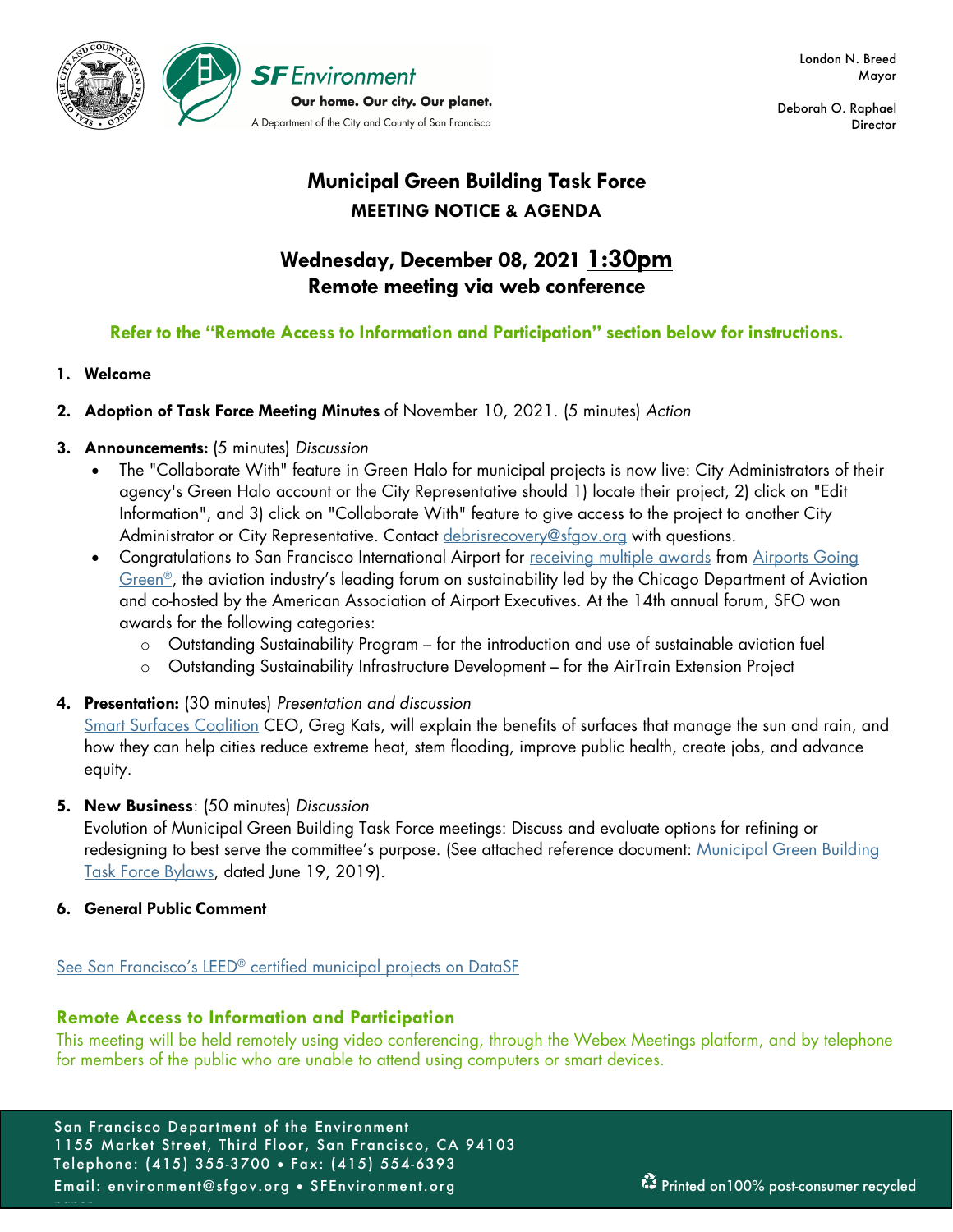### **Attending the Meeting: Watch or Listen**

Members of the public have the following options for attending the meeting:

### Option 1: Watch the meeting using a computer or smart device by clicking on the following link:

- **<https://ccsf.webex.com/ccsf/onstage/g.php?MTID=ecb18dacde66b9cd408ecc857a93d2988>** Password: MGBTF
- If you are able to and would like to watch via your computer, please follow these instructions: i) Click on the link above; ii) Enter your first name, last name, and email address if desired; iii) Click "Join by Browser" (directly beneath the "Join Now" button);
- If you are able to watch via your smart mobile device: i) Download the Webex Meetings application; ii) Click on the link above; iii) Click Join; iv) Enter your name and email; v) Click Ready to Join

#### Option 2: Join the meeting by phone, if you do not have access to a computer or smart device. **Dial: 1-415-655-0001 and then enter the Access Code: 2489 819 2755**.

#### **Participating During Public Comment: By Phone or by Chat**

Members of the public will have opportunities to participate during public comment. The public is asked to wait for the particular agenda item before making a comment on that item. Comments will be addressed in the order they are received. When the moderator announces that the Committee is taking public comment, members of the public can:

- Option 1: Participate via computer or smart device by: i) Clicking on the "Raise Hand" icon in the Participant window; ii) Depending on the number of people in line ahead of you, you may have to wait before it is your opportunity to speak. When it is your turn, you will be notified that your line has been unmuted, and it will be your opportunity to speak; iii) Your call will be muted when your allotted time expires.
- Option 2: Participate over the phone by: i) Pressing \*3 (this step is very important, as it will activate the "Raise Hand" icon in the Participant window); ii) Depending on the number of people also in line ahead of you, you may have to wait before it is your opportunity to speak. When it is your turn, you will be notified that your line has been unmuted, and it will be your opportunity to speak; iii) Your call will be muted when your allotted time expires.

\*\* In accordance with Governor Gavin Newsom's statewide order for all residents to "Stay at Home" - and the numerous local and state proclamations, orders and supplemental directions – aggressive directives have been issued to slow down and reduce the spread of the COVID-19 virus. Copies of explanatory documents are available 1) on the Task Force's webpage https://sfenvironment.org/about/taskforce/municipal-green-building-task-force; or (2) upon request to Eden Brukman, at telephone number (415) 355-3710 or via e-mail at Eden.Brukman@sfgov.org.

#### **Important Information**

Persons unable to attend the meeting may submit to the Task Force, by the time the proceedings begin, written comments regarding the agenda items above. These comments will be made a part of the official public record and shall be brought to the attention of the Task Force members. Any written comments should be sent to: Eden Brukman, San Francisco Department of the Environment, Eden.Brukman@sfgov.org by 5:00 p.m. on the day prior to the hearing. Comments which cannot be delivered to Ms. Brukman by that time may be taken directly to the hearing at the location above. When bringing handouts to meetings, please photocopy on both sides of the paper and try to use post-consumer recycled or tree-free paper. Also, please bring sufficient copies of handouts for the Task Force and the public.

The ringing of and use of cell phones, pagers and similar sound-producing electronic devices are prohibited at this meeting. Please be advised that the Chair may order the removal from the meeting room of any person(s) responsible for the ringing or use of a cell phone, pager, or other similar soundproducing electronic devices.

#### **Public Comment**

At this time, members of the public may address the Task Force on items of interest that are within the subject matter jurisdiction of the Task Force but are not on today's agenda. Public comment will be taken following each agendized item. Each member of the public may address the Task Force for up to three minutes, unless otherwise announced by the Chair. If it is demonstrated that the comments by the public will exceed 15 minutes, the Chair may continue Public Comment to another time during the meeting.

The Brown Act forbids the Task Force from taking action or discussing any item or issue not appearing on the posted agenda. This rule applies to issues raised in public comment as well. In response to public comment, not on an agendized item, the Task Force is limited to:

- 1. Briefly responding to statements made or questions posed by members of the public, or
- 2. Request staff to report back on a matter at a subsequent meeting, or
- 3. Directing staff to place the item or issue on a future agenda (Government Code Section 54954.2(a).)

The following services are available on request 72 hours prior to the meeting; except for Monday meetings, for which the deadline shall be 4:00 p.m. of the last business day of the preceding week: For American sign language interpreters or the use of a reader during a meeting, a sound enhancement system, and/or alternative formats of the agenda and minutes, please contact Eden Brukman at (415) 355-3710 to make arrangements for the accommodation. Late requests will be honored, if possible.